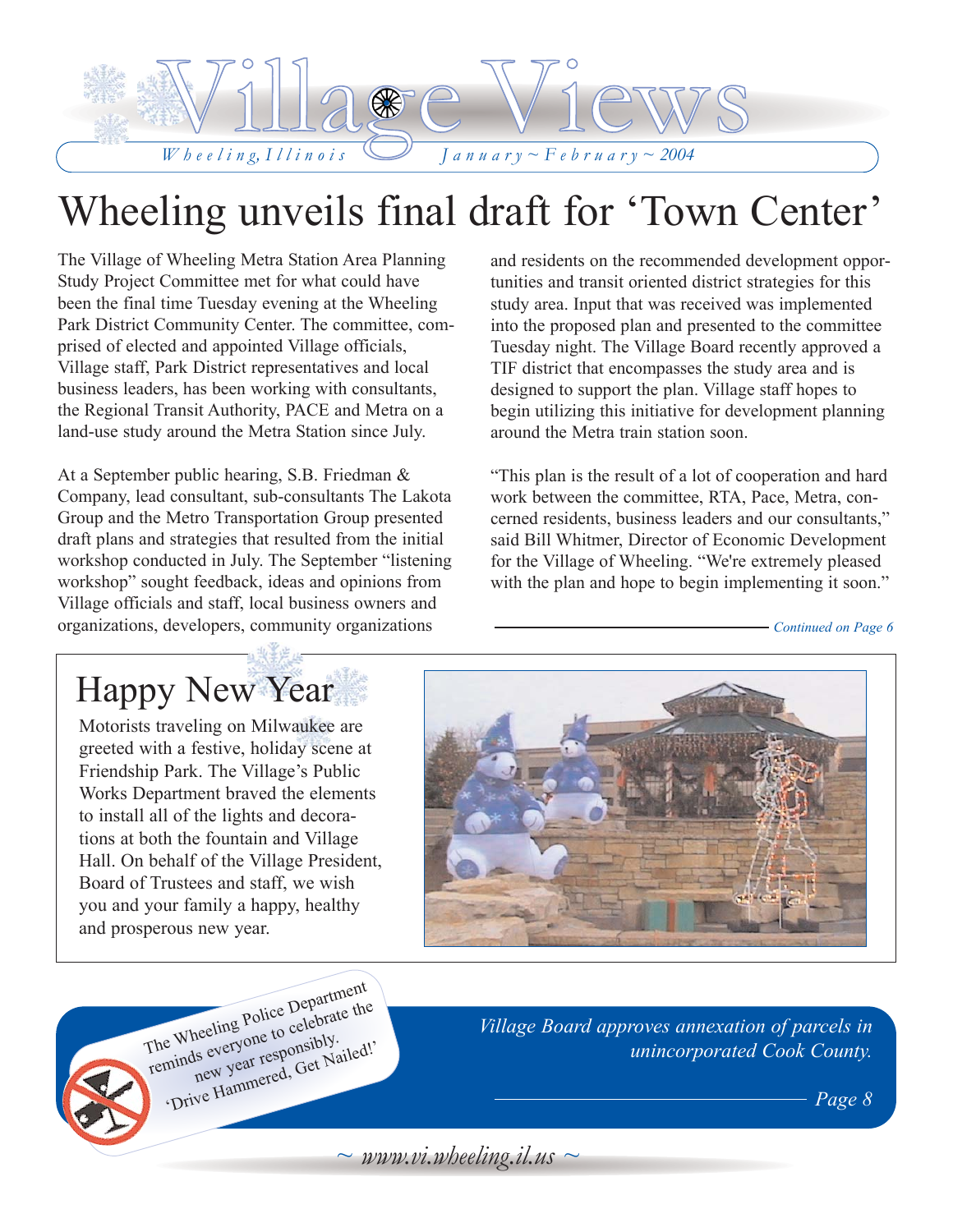## Fire Department stresses fire safety during winter months

Now that the cold of winter is here, it is time to consider some important fire safety tips:

Keep all combustible materials at least 30 inches away from your furnace, boiler, water heater, fireplace, and/or woodburning stove. The radiant heat given off by these appliances over time can cause combustible materials to ignite.

Kerosene heaters should only be used in a well-ventilated area that is equipped with a carbon monoxide detector. Allow the kerosene heater to completely cool down before refueling the unit outdoors. Do not refuel the unit within your home or garage.

Frozen pipes should only be thawed and repaired by a licensed plumber. Thawing pipes with a flame-producing torch can cause heat to travel along the pipe and remotely ignite the inside of the wall in your house.

Use fireplaces only with a proper metal screen or glass door assembly in place. Without these protective devices in place, sparks can exit the fireplace and ignite nearby carpeting or furniture. Do not leave fireplaces or wood burning stoves unattended. Only burn seasoned wood or pre-manufactured logs designed for fireplaces or wood-burning stoves. Do not burn paper or garbage in your fireplace or wood-burning stove. Ashes remain hot for several days. Wait at least three days before placing ashes in the garbage or in a combustible container.

Do not leave candles unattended. This is very important if you have pets and/or young children. If you use candles during power outages, consider replacing them with batteryoperated lanterns that are available at most sporting good stores.

Keep lighters and matches in a secure place away from children.



Do not pour old gasoline from your lawn mower and/or snow blower down the sewer. This is very dangerous to you and your neighbors. Instead, pour the old gasoline into your automobile while the car is sitting outside of your garage. Do not pour gasoline inside your garage or use gasoline for any purposes other than as a motor fuel.

In the event of a fire, immediately call 9-1-1 (from your home or cellular phone) and evacuate your home. Always call the Fire Department first, before attempting to fight the fire. Do not attempt to fight the fire yourself unless it is very small and you leave yourself a clear escape path to an exit from your home. Once outside, do not attempt to reenter your home until the fire is extinguished by the Fire Department.

Educate your children or grandchildren about the dangers of fire. As a family, develop a fire escape plan for your home.

If the batteries in your smoke detectors and flashlights are more than a year old (or if you are unsure how old they are), replace them. If your smoke detectors are more than 10 years old and/or your carbon monoxide detector is more than five years old, they need to be replaced.

Plan to make 2004 a fire safe year for you and your family. Fire prevention is everyone's responsibility - please do your part!



The Village routinely sends 'Welcome Packets' to new residents of Wheeling highlighting school districts, places of worship, garbage pickup and other tidbits of useful information that can make your transition into your new home less stressful. Occasionally we may miss someone, so if you are a new resident to Wheeling and have not yet received a welcome packet, please call us at 459-2600 to request that we mail one to you.

*2 ~ www.vi.wheeling.il.us ~ 2*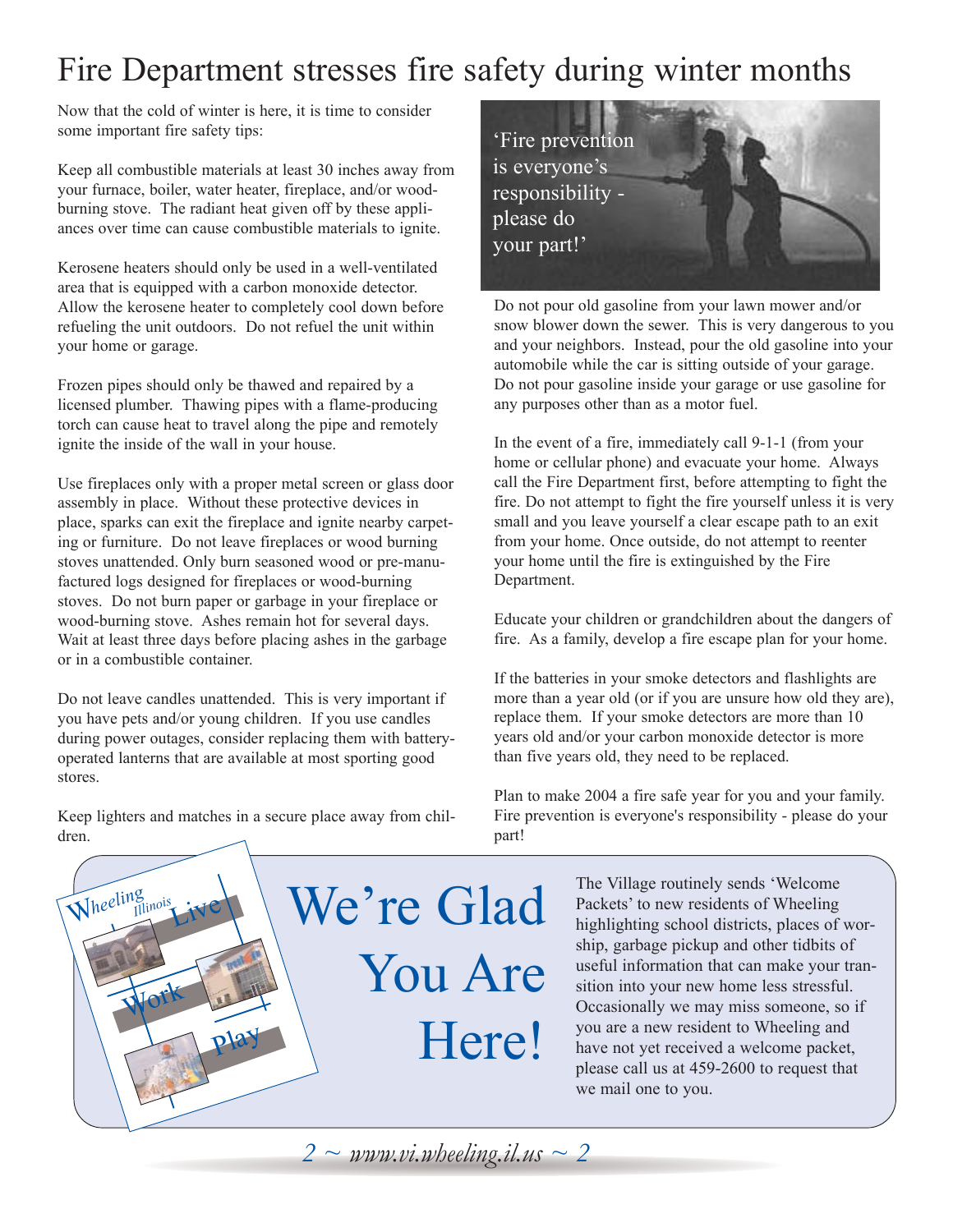# Chamber of Commerce works to improve Village

The Wheeling/Prospect Heights Area Chamber of Commerce, is an active, membership-based organization committed to maintaining a healthy and progressive business community. Businesses who are Chamber members have access to programs, events, publications, and other benefits which strengthen and promote their businesses.

The Chamber partners with local municipalities, public libraries, park districts, and other local organizations on programs such as: \* Producing a community street map, a retail/dining guide, and a Chamber membership directory for both residents and businesses, and offering business referrals;

\* Providing training programs for the employees of local businesses (such as English-as-a-Second-Language and management training classes);

\* Sponsoring annual college scholarships for graduating high school seniors who are employed (or their parents are employed) by a Chamber member;

\* Distributing local information to residents considering relocation in Wheeling;

\* Sponsoring annual award programs such as Business of the Year and Community Enhancement Awards, to those businesses who are working to make a positive impact on the community; \* Supporting the village and other local organizations by

promoting their programming in the monthly Chamber newsletter or on the Chamber Web site, such as the Fourth of July Celebration and the Wheeling Blood Drives;

\* Partnering on special events such as the Wheeling Park District's Passport to the World, the Palwaukee Municipal Airport's Open House and the Wheeling Fourth of July parade/children's games, and many others;

\* Hosting events to highlight our businesses, such as the Summer Sizzle (August 8, 2004 - join us for a fun, memorable event) and the "Putting on the Ritz with Restaurant Row" event in October each year.

Additionally, the Chamber hosts a variety of benefits to local businesses such as educational seminars, networking events, advertising and marketing co-op programs, business showcases, mailing lists, candidate forums, golf outings, multi-Chamber events and more.

Shop and dine in your community! If you are a local business, you are encouraged to become a Chamber member. Keep in mind that a portion of your sales tax remains in the Village to help the community grow and prosper. For a free retail/dining guide or more information, call the Chamber office at 847-541-0170 or visit www.wphchamber.com.

# *State Child Passenger Protection Act amended*

Public Act #83-8, the child Passenger Protection Act, has been in effect in Illinois since july 1, 1983. The law, amended effective January 1, 2004, requires anyone who transports children in Illinois in non-commercial vehicles to do so in the following manner:

Children under the age of 8-years-old

(INCREASED FROM 4-YEARS-OLD) must be secured in an appropriate child restraint system, more commonly called a child safety seat. child safety seats include infant seats, convertible seats (rear-facing for infants and forward-facing for toddlers) and booster seats that are used with the vehicle lap and shoulder belt system.

Children weighing more than 40 pounds may be transported in the back seat of a motor vehicle while wearing only a lap belt if the back seat is not equipped with a lap and shoulder belt system. Children and young people ages 8 to 16-years-old must be secured in a properly adjusted safety belt in any position in the vehicle.

The parent or legal guardian of a child under 8 years-old is responsible for providing a child safety seat to anyone who transports his or her child.

Every person under 18-years-old who transports a child ages 8 to 17-years-old is responsible for securing that child or young person in a properly adjusted and fastened safety belt or safety seat.

An initial violation will result in a \$50 fine, which is waived upon proof of possession of an approved safety seat. Subsequent violations are punishable by a \$100 fine. Children with physical disabilities that prevent the use of standard safety seats are exempt from the provisions of the law if the disability is duly certified by a physician.

*3 ~ www.vi.wheeling.il.us ~ 3*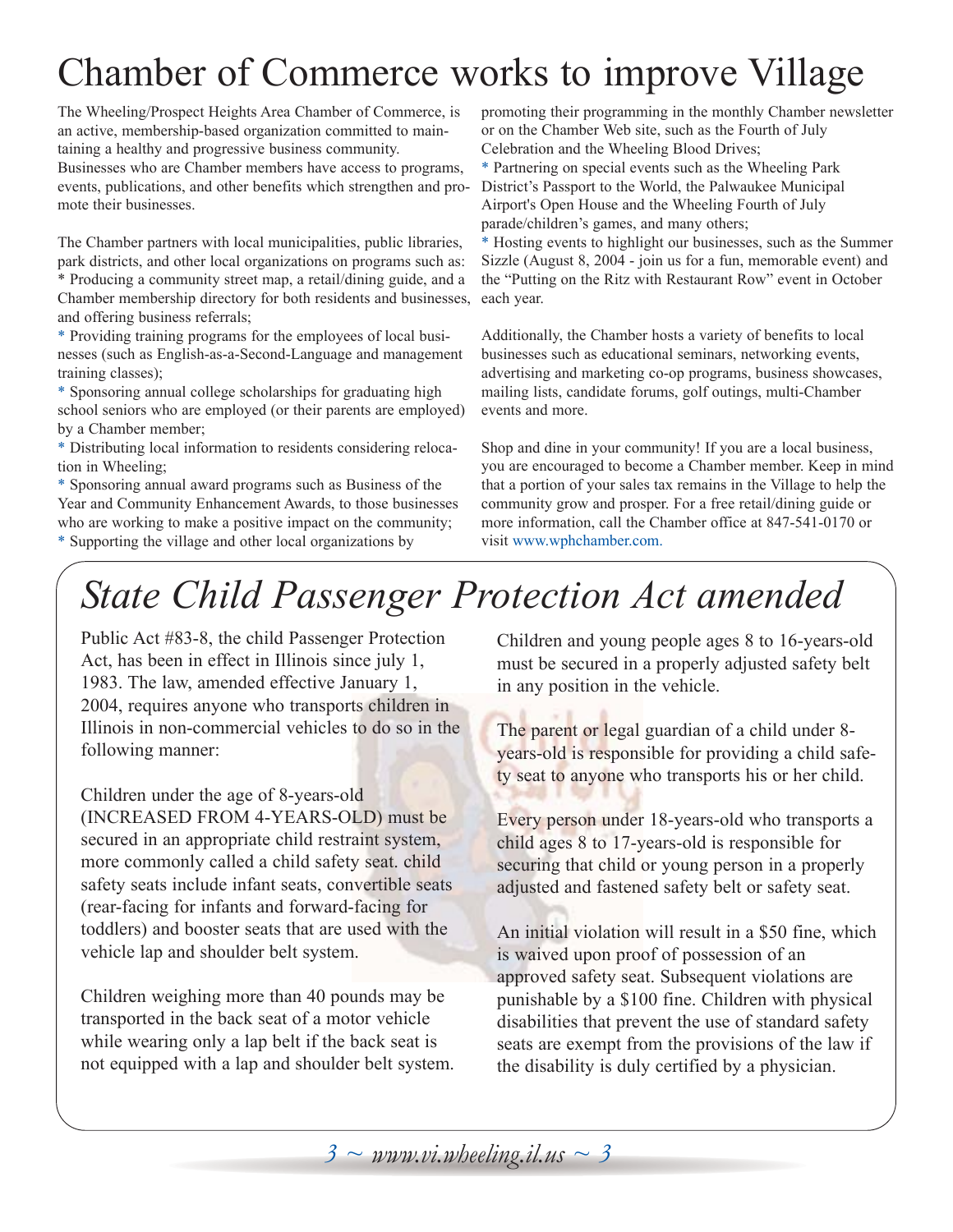

The Village of Wheeling is extremely proud of its designation as a 'Tree City USA' and appreciates the efforts of our residents to keep the Village green. Occasionally, privately-owned must be removed by ComEd for safety reasons. If you are the owner of one of these trees, *did you know* that you are eligible for a replacement at no cost to you?

The Village has a cooperative agreement with ComEd called the Private Property Tree Replacement Program.



The Private Property Tree Replacement Program focuses on removing selected trees growing directly under overhead lines and issuing a replacement voucher to residents. The goal is to replace those trees with low growing trees or plants.

#### How does the program work?

Prior to cyclic pruning, feeders are examined and trees are selected for removal.

If a tree that has been selected for removal is located on residential property, a ComEd representative contacts the homeowner and asks him or her to sign a tree removal form. For each tree over four inches in diameter (chest high) that is to be removed, ComEd may, at ComEd's discretion, offer to the owner a replacement voucher. Each voucher will be redeemable at a participating vendor for one replacement tree on ComEd's approved replacement list, or for an equal dollar amount of other approved landscape materials. ComEd will mail the voucher, along with a planting guide and other appropriate publications, to the owner after the removal of the existing tree.

#### Who cuts the tree down?

If the owner agrees to the removal of the tree, ComEd will cut down the tree, remove and chip associated brush, cut all wood into firewood length and leave the wood on site. The homeowner will be responsible for any stump removal and disposal of logs left on site. This responsibility will be specified in the signed agreement of the owner before removal of the tree begins.

## Construction continues on Police Satellite Office

Thanks to the hard work of Public Works employees, off-duty police officers and volunteers from the Citizen's Police Academy and community, the police satellite offices at 99 Wolf Road opened for business December 15. Although the offices won't be 'officially' christened until March, construction has progressed enough to allow a few Crime Prevention Unit officers to move in.

"There is still a lot of work to be done, but thanks to the diligence of our public works department and many volunteers, we were able to open the doors before the end of the year," said Commander John Teevans. According to Teevans, desks, tables, chairs and other pieces of furniture were donated by Allstate, Northbrook School District and Palwaukee Airport which saved the Village thousands of dollars.

The satellite offices will house the entire Crime Prevention Unit when construction is completely finished. The offices are open from 10 a.m. to 10 p.m. Individuals with crime prevention issues or concerns are encouraged to stop by or call 847-459-2679.



John Popadowski, Police Chief, applies another coat of paint during a recent work session at the future satellite office.

 $4 \sim \text{www.vi.}$ *wheeling.il.us*  $\sim 4$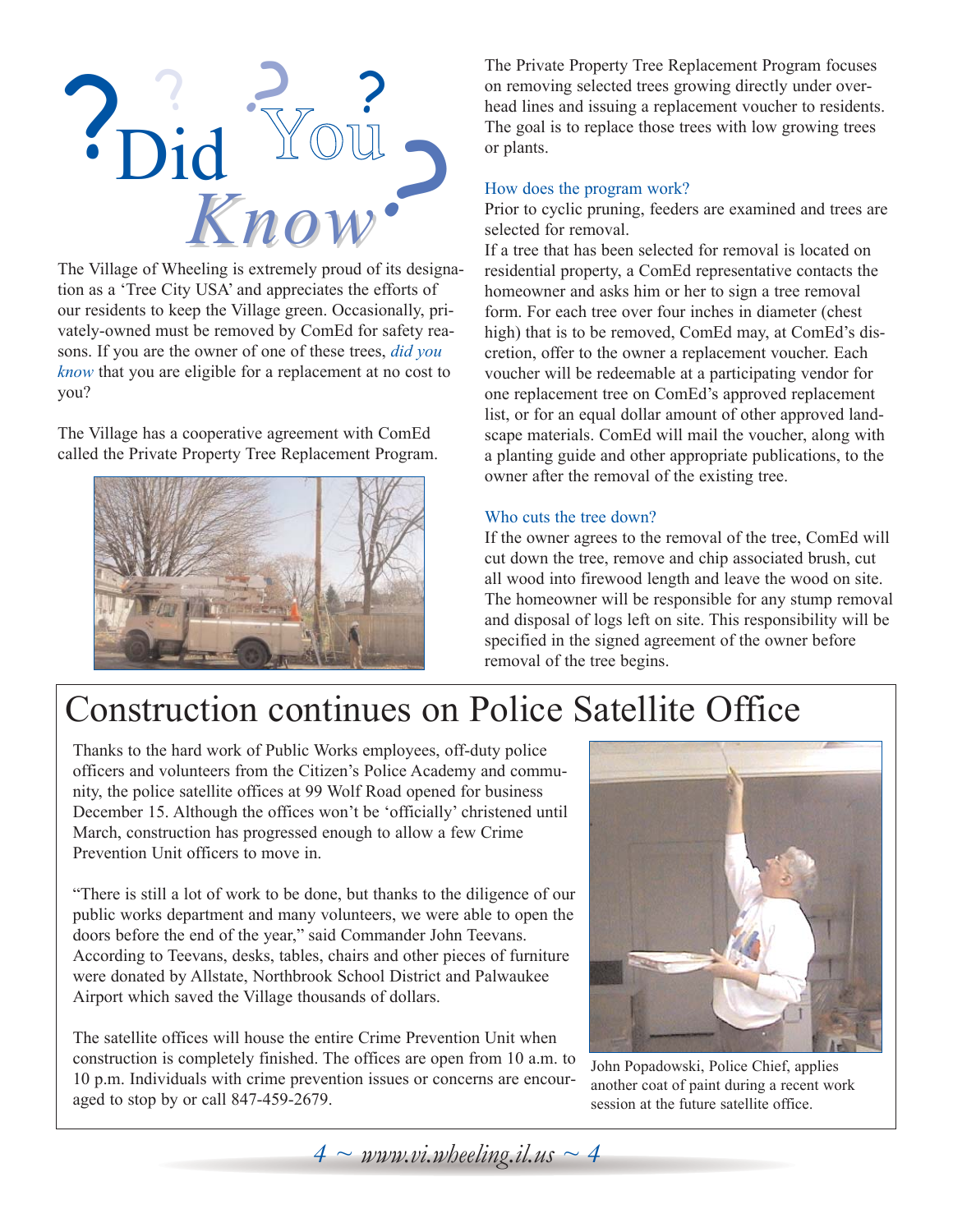

Pavilion Senior Center 199 N. First St. 847-459-2670

*The Wheeling Pavilion Center announces the following programs for area senior citizens in Wheeling and the nearby suburbs. Anyone 55 years-old or older is welcome to join the activities, volunteer to assist with them or share his or her talents with others.*

## Senior Net Computer Classes

Registration for the very-popular Senior Net Computer classes runs from 9 to 11:30 a.m. Saturday, January 17. Daytime and evening classes will be offered. This program is designed to help adults ages 50 and older learn computer skills in a friendly environment. All participants must be members of Senior Net, the national program, which requires a \$40 annual fee. Each student will have his or her own computer to use during the class. First session classes begin January 26th.

## Singles Mingles

Looking for companionship? Need to add some spice into your life? Simply looking to meet new friends? The Pavilion Senior Center introduces the new Singles Mingles Group. The inaugural meeting is Friday, January 24 at 1 p.m. Save the date and bring a friend to lend ideas and interest to ensure this group becomes as fun and productive as possible. There are no fees, but please RSVP by January 23. Coffee and refreshments will be served.

## Chinese New Year Celebration

Join the Pavilion members as we celebrate the year of the snake at the Chinese New Year Celebration from noon to 3 p.m. Thursday, January 22. Delicious Chinese cuisine, entertainment and friendship will be served. *\$9 per person for Pavilion members \$14 per person for non-members*

# Health Watch

## *Improving Your Quality of Life*

*Before your guests shout happy new year and fill the air with corks and confetti, here are a few food preparation and serving tips to keep you and your guests safe. (Information courtesy of the Village of Wheeling Health Department) Senior Services*

> A popular way to celebrate the holidays or other special occasions is to invite family and friends to a buffet dinner. However, this type of service where foods are left out for long periods of time, leaves the door open for not only the invited guests… but also uninvited guests such as bacteria that cause food borne illness. Careful attention to the way food is served will help ensure that guests do not become victims of food poisoning.

If you are planning a holiday buffet, the key to food safety is to keep perishable foods at a safe temperature. Bacteria tend to grow when food is maintained at a temperature between 40 to 140 degrees F for more than two to three hours. A thermometer that registers in that zone is a wise investment.

Always wash your hands before and after handling food.

If you are cooking foods ahead of time for your buffet, be sure to cook them thoroughly to safe temperatures. Cook fresh roast beef to at least 145 degrees F for medium rare and 160 degrees F for medium doneness. Bake whole poultry to 180 degrees F and poultry breasts to 170 degrees F. Ground poultry should be cooked to 165 degrees F. All other meat, fish and ground red meats should be cooked to 160 degrees F.

To keep foods hot (above 140 degrees F) use warming plates, chaffing dishes or appliances such as slow cookers or electric frying pans on 'low' settings. Also, hold hot food in the oven (on low) before transferring it to the buffet table.

Keep cold foods cold by placing them on ice on the serving table. Be sure to leave them in the refrigerator until you're ready to serve them.

Serve small quantities of food and plan to replenish containers frequently. Avoid adding fresh food to leftovers that may have been held at an unsafe temperature.

If you have catered or restaurant-prepared food on the buffet, handle it safely, too. If foods are delivered or picked up far in advance, make sure you have room in the oven or refrigerator to hold them.

When the party ends, discard any food that sat for two or more hours on the buffet table. Other leftovers can be refrigerated or frozen in shallow containers.

In general most leftovers are safe in the refrigerator four days. All leftovers should be reheated to 165 degrees F.

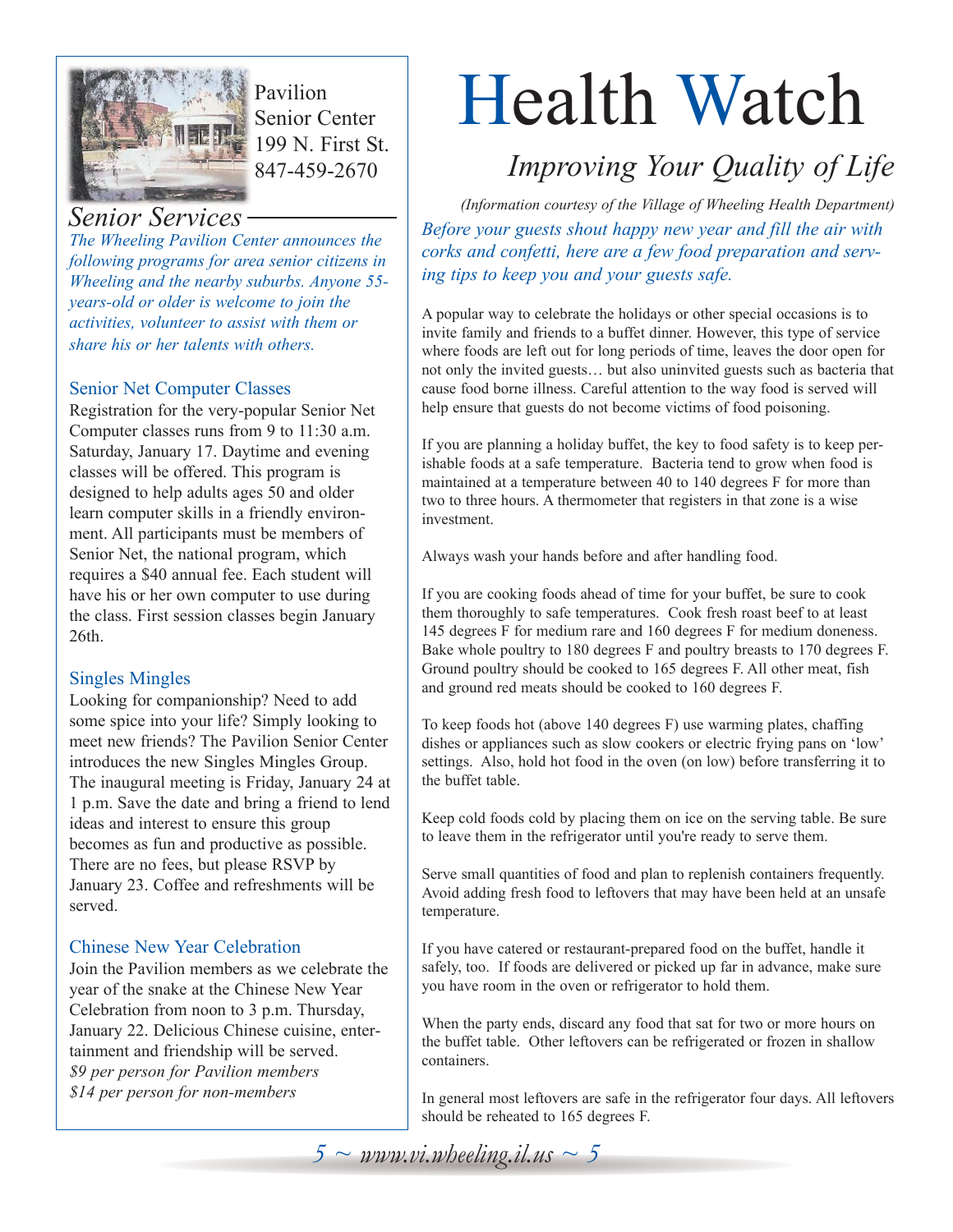# Identity theft; don't become a statistic

From pilfering your mail to stealing your wallet, 'Identity Thieves' are willing to do most anything to steal your good name. When someone obtains personal information about you, either through trickery or using publicly available information, and assumes your identity by applying for credit cards or opening bank accounts, the crook has become YOU. Victims report that criminals used their personal data to take over their identities and run up huge debts and/or commit crimes. The FBI considers identity theft to be the fastest growing crime in America, affecting more than half a million people each year.

While identity thieves are persistent and conniving, here are a few ways to minimize your risks:

On any application forms, ask why they need specific personal information and what is it used for? If you feel uncomfortable divulging personal information about yourself, then don't offer it.

Pay attention to your billing cycles and when you expect your billing statements. Contact your bank or billing company should your statement not arrive.

Deposit outgoing mail in post office collection boxes or at your local post office. Promptly remove mail from your mailbox after it has been delivered or consider a locking device if this is not possible.

Put passwords on your credit card, bank and phone accounts. Avoid using obvious passwords such as birthdays, anniversaries, consecutive number series, etc.

Minimize the identification information and the number of cards you carry to what you actually need/use. Do not carry your social security card with you.

Never give any personal information over the phone, through the mail or over the internet unless you have initiated the contact or know with whom you are dealing with.

If you are a victim, contact the fraud departments with the three major credit bureaus, Equifax, Experian and Trans Union, the U.S. Social

Security offices as well as the Wheeling Police Department so that the perpetrator might be tracked and caught. Immediately close all accounts that have been tampered with and make sure you do so in writing.



While these proactive steps may seem like a lot of work, consider them as time well spent to protect you and your family from a potentially significant financial loss.

## Village outlines 'Town Center' plan

*Continued from Page 1*

According to the committee, the plan is designed to be a 25-year outline for development focusing on the area surrounding the Metra train station.

**66 Good things happen**<br>when people work goal. **99** *when people work together for a common*

Greg Klatecki *Village President*

"Good things happen when people work together for a common goal," said Greg Klatecki, Village of Wheeling President. "I'd especially like to thank the RTA for awarding us the grant that allowed us to create this plan."

In all likelihood, the inevitable frigid blast of snow is around the corner, but how prepared are you in the event you get stranded? Here's a handy checklist you can use to ensure your safety in a worst-case-scenario. *(Info. courtesy Wheeling Police Dept.)*

> $\Box$  Ice scraper  $\Box$  First aid kit  $\Box$  Shovel  $\Box$  Transistor radio

 $\Box$  Bag of sand/kitty litter  $\Box$  Extra clothing/footwear

| $\Box$ Tow rope/chain | $\Box$ Blankets |
|-----------------------|-----------------|
|                       |                 |

 $\Box$  Maps  $\Box$  Bottled water

 $\Box$  Jumper cables  $\Box$  Sleeping bag

 $\Box$  Tire repair kit  $\Box$  Toilet paper

 $\Box$  Road flares  $\Box$  Cash

 $\Box$  Gas line antifreeze  $\Box$  Extra doses of prescription medications

 $\Box$  Flashlight w/extra batteries

 $\Box$  Non-perishable foods  $\Box$  Candles, matches, small

empty tin can

 $6 \sim \textit{www.vi.wbeeling}.$ *il.us*  $\sim 6$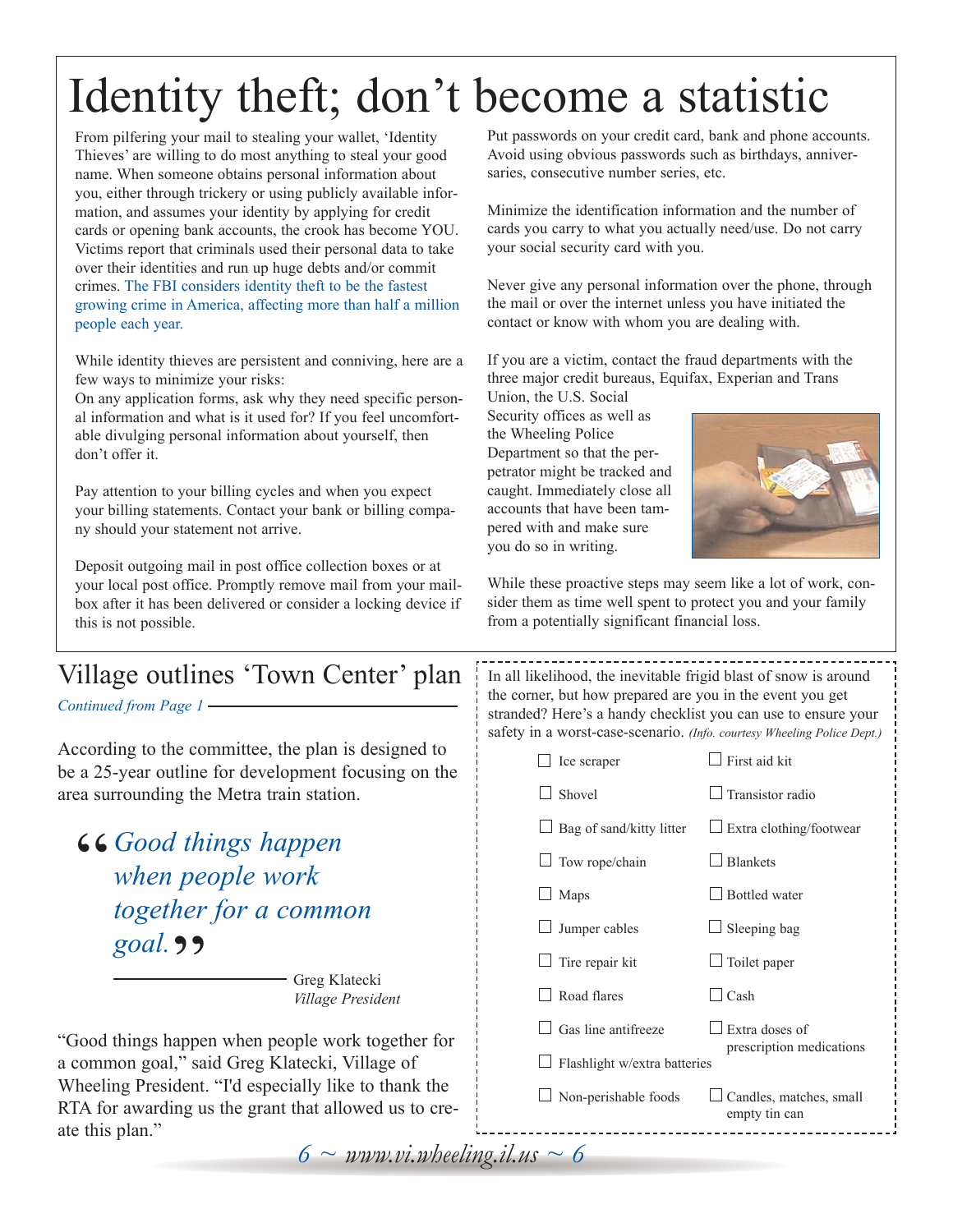

Waste Management will collect Christmas trees for recycling from January 5-16 on your regularly scheduled yard waste pickup days. In order to be recycled, lights and tinsel must be removed. If you utilize a bag to remove the tree from your house, please remove the tree from the bag before placing it curbside.

# *S*peak ou*T*

This is your opportunity to communicate with Wheeling elected officials and administrators. Your advice, suggestions, questions and opinions are appreciated and will receive a response if desired. Please complete this form, detach and return to:

Village Manager Village of Wheeling 255 W. Dundee Road Wheeling, IL 60090

## ATTEND PUBLIC **MEETINGS**

Residents are invited to attend public meetings of Village Boards and Commissions. Most meet in the Village Hall Councilroom unless otherwise noted here.

| (Inquiries and responses may be used for publication in future issues of 'Village Views.') |  |  |  |  |  |  |
|--------------------------------------------------------------------------------------------|--|--|--|--|--|--|

## Regularly Scheduled Meetings

NAME: PHONE:

ADDRESS: E-MAIL:

Village Board - Every Monday, 7:30 p.m.

## Plan Commission -

2nd & 4th Thursdays of the month, 7 p.m.

## Board of Health -

4th Tuesday, every other month, 7 p.m.

### Human Rights Commission -

1st Tuesday of the month, 7:15 p.m., south half of Village Hall lunchroom.

Senior Citizens Commission - 3rd Monday of the month, 10 a.m., south half of Village Hall lunchroom

### Fire and Police Commission -

3rd Wednesday of the Month, 2 p.m., Fire Department Training Room

### Palwaukee Airport Commission -

3rd Wednesday each month, Committee of the Whole, 7 p.m.; Regular meeting, 8 p.m., Airport Offices, 1020 S. Plant Road.

## Economic Development Commission - 1st Tuesday of the month, 7:30 a.m.,

south half of Village Hall lunchroom

#### Special Events Commission -

2nd Wednesday each month, 7:30 p.m., south half of Village Hall lunchroom

 $7 \sim$  *www.vi.wheeling.il.us*  $\sim$  7